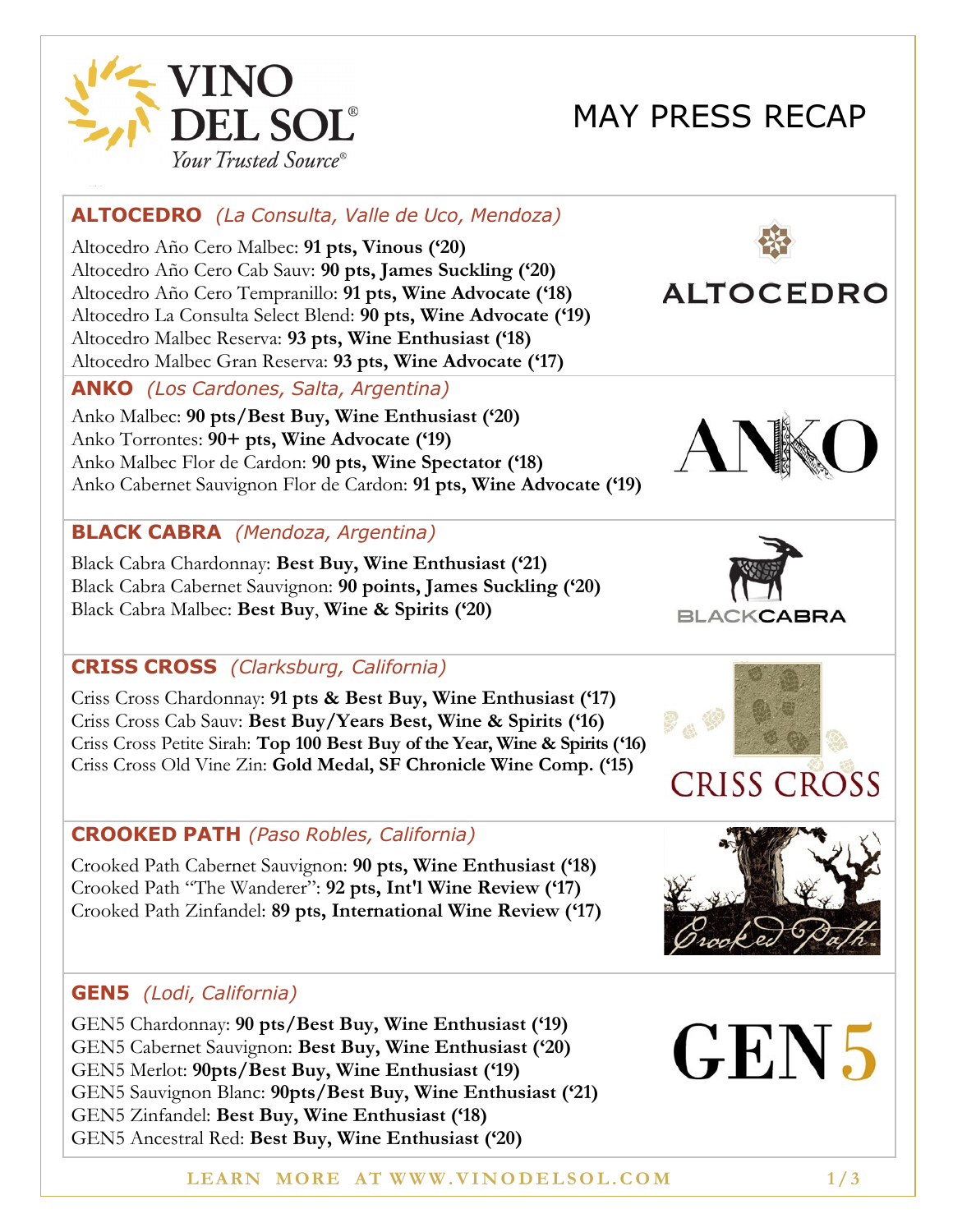# Lamadrid Cabernet Sauvignon: **91 pts, James Suckling ('18 & '19)**

"Crane" Karakuchi: **Best Buy, Beverage Testing Institute**

"Demon Slayer": **90 points, Beverage Testing Institute**

"Crane" Junmai: **90 pts & Best Buy, Beverage Testing Institute**

"Bulzai" Ginjo: **92 points, Wilfred Wong; 90 pts, Tastings.com**  "Countless Visions" Nigori: **90 points, Beverage Testing Institute** "Maho" Daigino: **Gold Medal, 2017 National New Sake Awards Japan** "Pure Bloom" Junmai Ginjo: **90 points, Beverage Testing Institute**

**KURA SELECTIONS** *(Niigata, Japan)*

**LAMADRID** *(Agrelo, Mendoza)*

Lamadrid Malbec: **91 points, James Suckling ('18 & '19)** Lamadrid BEGANI Reserva: **91 points, James Suckling ('17)** Lamadrid Bonarda Reserva: **90 pts, Wine Enthusiast ('18)** Lamadrid Cab Franc Reserva: **91 pts, James Suckling ('18)** Lamadrid Cab Sauvignon Reserva: **91 pts, James Suckling ('17 & '18)** Lamadrid Malbec Reserva: **92 pts/Editors' Choice, Wine Enthusiast ('17)** Lamadrid Malbec Gran Reserva: **93 pts, Wine & Spirits ('15)** Lamadrid Malbec Matilde: **95 pts, Wine Enthusiast ('13)**

# **LAS CARTAS** *(Maipo Valley & Casablanca Valley, Chile)*

Las Cartas Cabernet Sauvignon: **90 pts, James Suckling ('20)** Las Cartas Sauvignon Blanc: **90 pts, James Suckling ('21)** Las Cartas Sauvignon Blanc: **Best Buy, Wine Enthusiast ('21)**

## **OSMOSIS** *(Luján de Cuyo, Mendoza, Argentina)*

Osmosis Sauvignon Blanc: **90 pts, The Tasting Panel ('21)**

## **PURAMUN** *(Valle de Uco, Mendoza)*

Puramun Chardonnay Reserva: **91 pts, Wine Advocate ('19)** Puramun Cabernet Franc Reserva: **93 pts, Wine Advocate ('18)** Puramun Malbec Reserva: **93 points, Wine Advocate ('16)** Puramun Co-Fermented: **91 points, Wine Enthusiast ('14)**

## **TAONGA** *(Marlborough, New Zealand)*

Taonga Sauvignon Blanc: **Best Buy, Tastings.com ('19)**





**TAONGA** 



**LAMADRID**